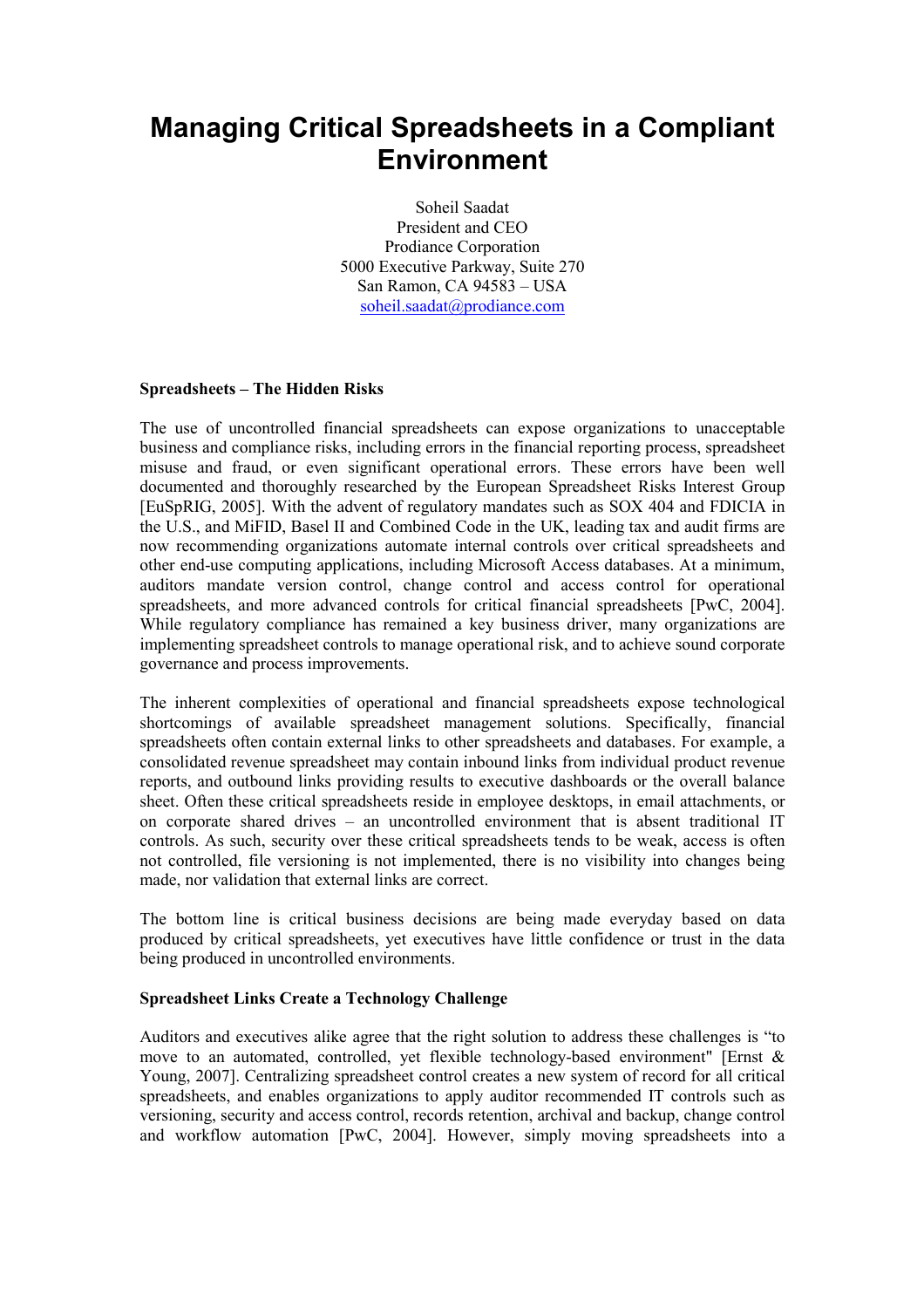document management system through traditional methods often breaks the links, and this requires many additional man hours to re-establish the links. Without the use of technology, this is a labor-intensive and manual process, and the lack of visibility into spreadsheet links and lack of documentation compounds the problem. Notwithstanding, today's commercial document management systems are not designed to work seamlessly with Microsoft Office Excel to preserve and update spreadsheet links. If a spreadsheet is moved into a document management system, or even to another network file location, the links will break. Many companies have tried migrating critical spreadsheets into document management systems, only to have exasperated end users who cannot update their spreadsheet input data through the resulting broken links. These projects have failed miserably, leaving IT project managers, auditors and financial executives to look for alternatives.

### Solution for Managing Linked Spreadsheets

Fortunately, for these technology and business challenges there is a solution. A proven approach to efficiently managing linked spreadsheets in a controlled and compliant environment:

- Automates spreadsheet discovery, documentation and risk analysis, including the creation dependency diagrams to provide visibility into existing spreadsheet links.
- Provides tools for the migration of critical spreadsheets into secure, document management repository while automatically re-establishing any and all links (to their new web folder location, e.g. http://sharepoint/).
- Generates a migration or inventory log of spreadsheets migrated and any changes to spreadsheet links.
- Incorporates a technology integration layer enabling leading document management systems (e.g. SharePoint) to automatically update real-time data feeds through spreadsheet links.
- Incorporates auditing of spreadsheet changes down to the cell level to satisfy change control requirements.
- Automates spreadsheet change request, testing, review and approval processes via workflow for both developers and end users.

#### Automating Discovery, Documentation, and Risk Analysis

To help organizations automate spreadsheet inventory efforts, discovery tools can be leveraged to search across a wide variety of data sources and report on spreadsheets and other end-user applications (including Access databases) that are being used within an organization [Protiviti, 2006]. Through a consolidated interface, users can search and generate an inventory report on spreadsheets meeting generic or custom search criteria (e.g. all spreadsheets where "Date Last Saved" equals "2006" or "2007" would represent spreadsheets last saved during the past year, or all spreadsheets where "Risk" equals "High" or "Medium").

Spreadsheet analysis tools can perform a risk-based analysis (based on complexity and materiality) while automatically generating documentation about critical spreadsheets. For example a cell and formula diagnostic report can show formulas with errors conditions, uncover very hidden worksheets, invisible cells, inconsistent formulas, and a whole host of other key areas of risk. Inventory reports can also be generated listing all critical spreadsheets (and their dependents) along with a host of documentation, including date created, date last modified, owner, location, number of external links, number of worksheets, number of formulas, and many other criteria to show complexity. Spreadsheet experts often refer to this process as a model audit (or analysis of the correctness) of spreadsheets [Croll, 2007].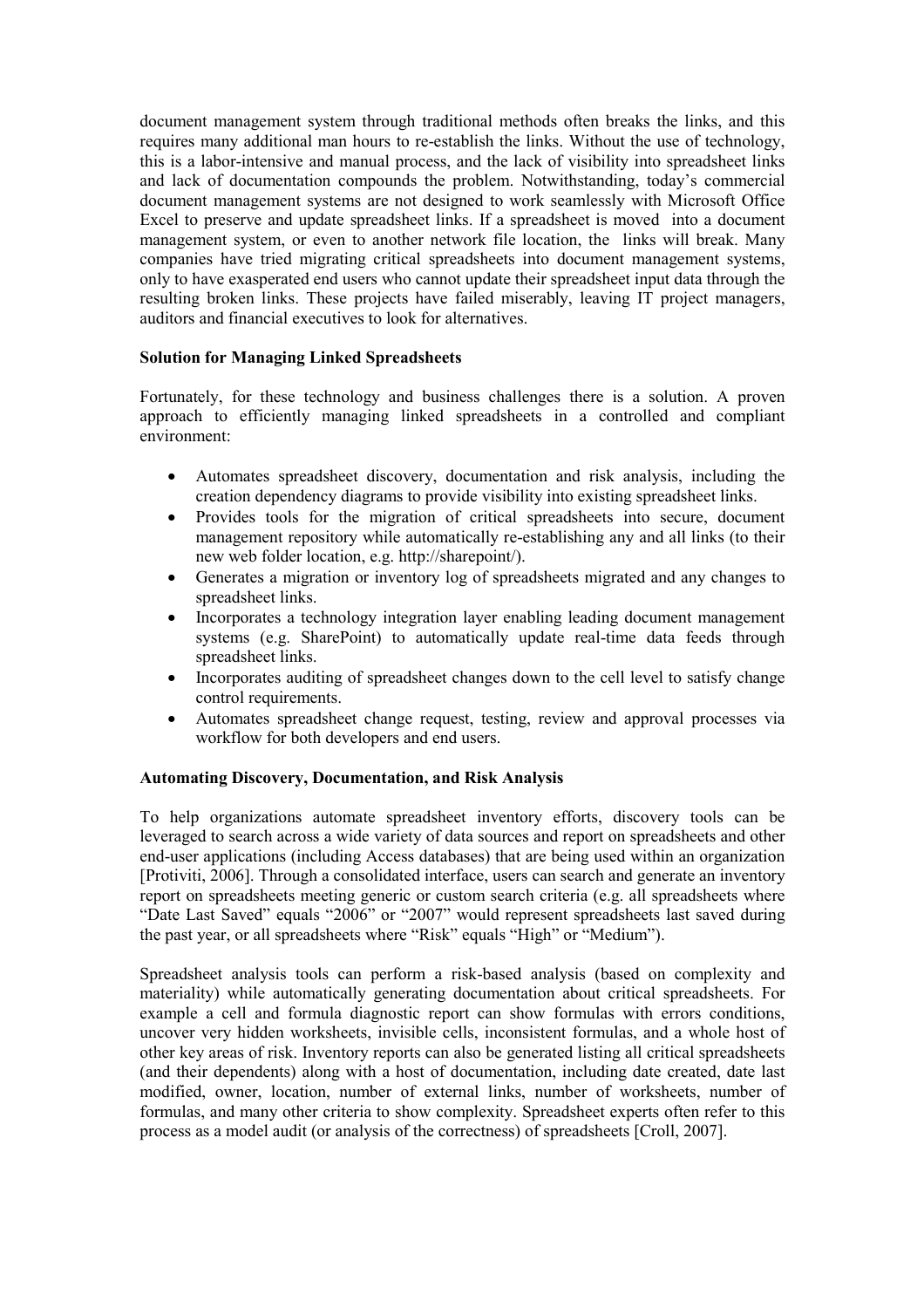#### Link Migration Tools

Once relevant spreadsheets have been discovered, they should be migrated from uncontrolled desktops and shared drives into a secure, web repository. As mentioned above, this can be a challenging and time consuming task given the alternative of manual copy/paste operations and manually reestablishing links to dependant spreadsheets. An automated and proven approach requires a migration tool that automatically updates any links based on the new repository location of the spreadsheets. By moving spreadsheets into a secure, web based document management repository, a host of features and controls such as improved security and access control, versioning, check-in/check-out, records retention, workflow automation, and file level audit trails are available.

#### Support for Leading Document Management Systems

An additional requirement includes support for leading  $3<sup>rd</sup>$  party document management systems, including Microsoft Office SharePoint Services and SharePoint Server. Most organizations already have these technologies in place, and will want to leverage their investments. As such, spreadsheet control solutions should support leading document management repositories via the WebDAV protocol, which allows the repository to expose itself as a network drive letter and provides a seamless end user experience. For example, a user opening a controlled spreadsheet from a SharePoint repository could simply use the standard File > Open dialog from within Excel to open a critical spreadsheet, check it out, makes changes, and then use the standard File  $>$  Save dialog to save the changes, check the file in, and then automatically submit it into a review and approval workflow process where electronic signatures are captured. It is through WebDAV that Excel can automatically and successfully update spreadsheet links with  $3<sup>rd</sup>$  party document management repositories.

With this approach, the impact to end users is minimized, as is the impact to existing business processes. In addition, having no software requirements for client computers insulates end users from the complexities of the technology, minimizes training requirements, and reduces IT support.

#### Change Management

Following auditor guidance, there are two aspects of change management that are required for critical spreadsheets, a detailed audit history of changes down to the cell level, and an automated workflow process to enforce the requesting, incorporating, reviewing and approving of all changes. Spreadsheet control solutions can capture changes to data, formulas, macros, queries, and also report on row and column insertions/deletions and alert users via email on any these changes. This provides an extensive database for management reporting. Combined with automated workflows, spreadsheets can be routed for review, validation and approval to enforce corporate change management policies and to ensure that financial spreadsheets are appropriately reviewed during the quarter and year-end close process. [Panko and Ordway, 2008]

#### Business Benefits

By incorporating the technology capabilities described in this paper, organizations can take a proactive approach to automating the spreadsheet compliance lifecycle, from discovery and inventory, to risk analysis, management and automation or key financial workflows. Whether the need is being driven by the need to satisfy regulatory compliance mandates, improve existing business processes, or to better manage operational risk, controls over critical spreadsheets can be automated to help restore confidence and trust in key financial data